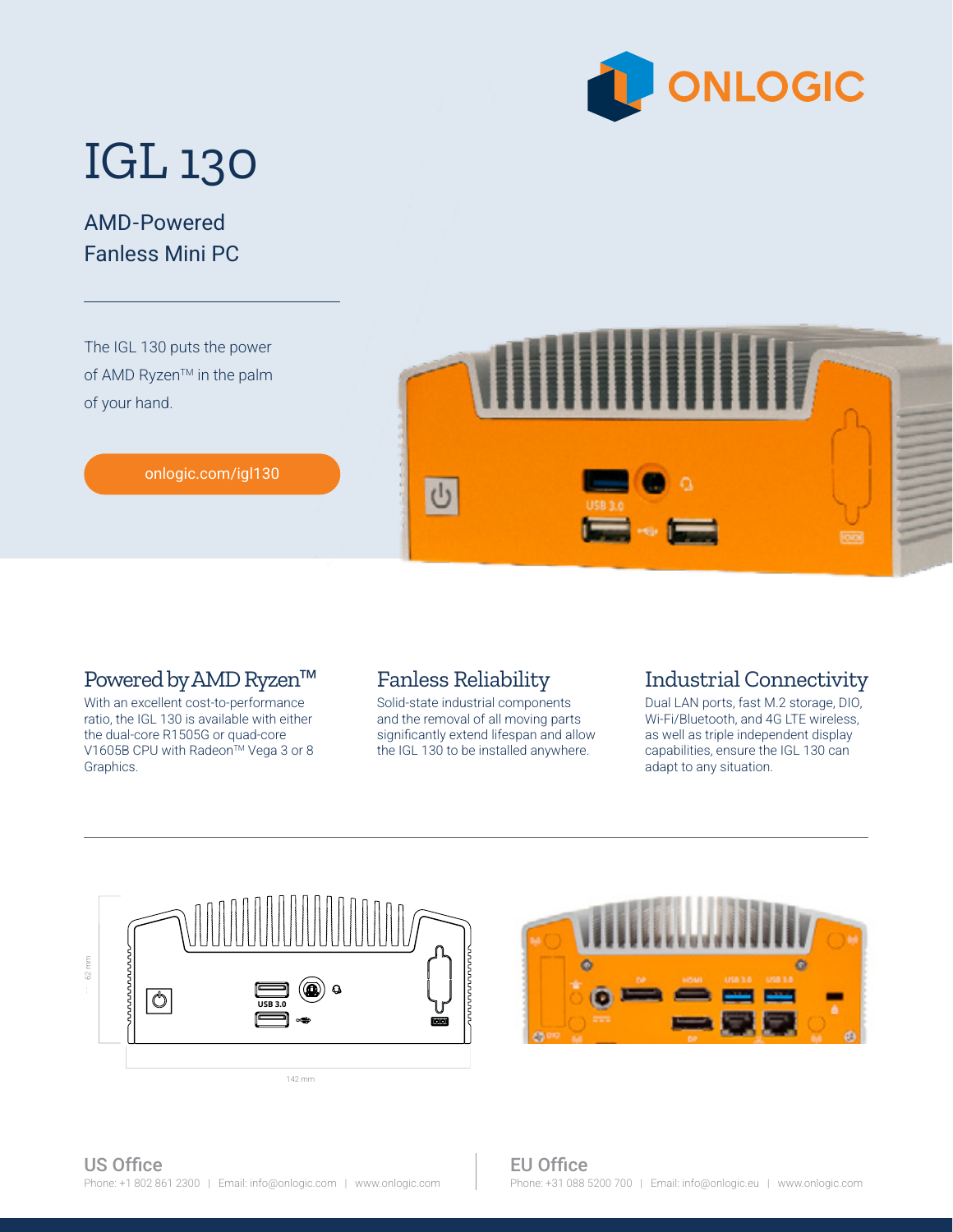

| <b>System</b>              |                                 |
|----------------------------|---------------------------------|
| Processor                  | AMD Ryzen™ R1505G               |
| Processor Speed            | 2.4 GHz Base, 3.3GHz Max        |
| Processor Cores            | $2 - 4$                         |
| <b>Integrated Graphics</b> | AMD Radeon™ Vega 3 Graphics     |
| Memory Capacity            | DDR4 SO-DIMM (Non-ECC)<br>32 GB |

| <b>Expansion &amp; Features</b> |                                                       |
|---------------------------------|-------------------------------------------------------|
| Expansion & Storage             | 1 M.2 E Key 2230 slot<br>1 M.2 2280 PCIe x4/SATA slot |
|                                 |                                                       |
| <b>Mechanical</b>               |                                                       |

Dimensions (WxHxD) 142 x 62 x 107 mm (5.6 x 2.4 x 4.2 in)

VESA Wall

Mounting Options DIN

| Rear I/O   |                                         |
|------------|-----------------------------------------|
| Ethernet   | 2 GbE LAN with Realtek RTL8111G         |
| <b>USB</b> | 2 USB 3.1 Gen 1                         |
| Video      | 1 HDMI port<br>2 DisplayPort connectors |
| Power      | DC jack                                 |

| Front I/O  |                                              |
|------------|----------------------------------------------|
| <b>USB</b> | 1 USB 3.1<br>2 USB 2.0                       |
| Serial     | 1 Optional RS-232/422/485 COM                |
| Other      | Audio jack (Line-In; Mic-In)<br>Power button |

| <b>Environmental &amp; Regulatory</b> |                                                                                                                                                                          |
|---------------------------------------|--------------------------------------------------------------------------------------------------------------------------------------------------------------------------|
| Operating Temperature                 | $-0^{\circ}$ C $\sim$ 50 $^{\circ}$ C                                                                                                                                    |
| Certifications                        | FCC 47 CFR Part 15<br>CF<br>WEEE Directive (2002/96/EC)<br>ErP Directive (2009/125/EC)<br>RoHS 2 (2011/65/EU)<br>RFACH<br>FN 55024<br>FN 55032<br>FN 55035<br>FN 62368-1 |